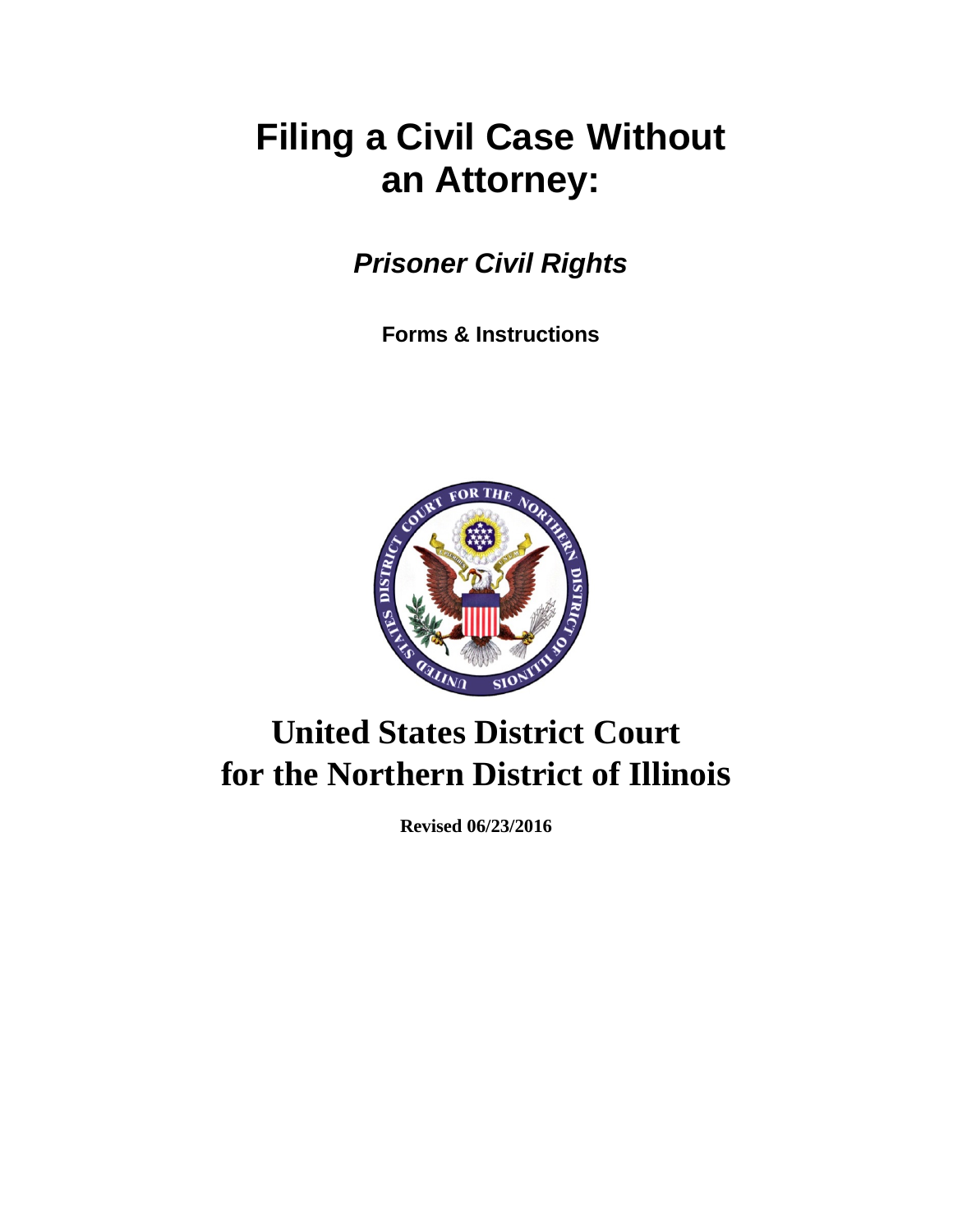#### **INSTRUCTIONS FOR FILING A COMPLAINT UNDER THE CIVIL RIGHTS ACT 42 U.S.C. § 1983 (against state, county, or municipal defendants) or A "BIVENS" ACTION, 28 U.S.C. § 1331**

#### **(against federal defendants)**

#### **Complaint Form**

This packet includes a complaint form and one application to proceed in forma pauperis (as a poor person) with financial affidavit. Local Rule 81.1 of the Local Rules of this court requires prisoners in custody filing suit under 42 U.S.C.§1983 to use the court's form. This form is not something submitted with the complaint, it is the complaint. All questions on this form must be answered on the form. (You may attach additional sheets if necessary to complete your answer.) It is not permitted to answer a question "see attached" or "see attached complaint." Such complaints may be summarily dismissed without prejudice. If you should choose to draft your own complaint instead of using the court's form, you must still include the information asked for in the court's form.

To bring a lawsuit, you must submit a complaint bearing your original signature. If you do not have access to a photocopier, you may request more copies of the complaint form from the Clerk of the Court so that you may make conformed copies. You should keep a copy of the complaint for your own records. In forma pauperis status does not entitle you to free copies of court records or documents. Therefore, the Clerk of the Court must charge you if you need photocopies of your complaint or any other motion or document.

If your defendants are state, county, or municipal employees, you should file your case under 42 U.S.C. § 1983. If your defendants are employees of the United States Government, you should file your case under 28 U.S.C. § 1331. If neither statute applies, you should cite the applicable statute, if known.

Your complaint and all other documents must be legibly handwritten or typewritten on one side of letter-sized (8½" x 11") paper and signed by all plaintiffs. It is not necessary to swear to the complaint before a notary public. However, you are warned that any false statement of a material fact may subject you to dismissal of your case as well as prosecution and conviction for perjury.

All questions must be answered concisely in the proper space on the forms. If you need additional space to answer a question, you may use additional blank pages. YOUR COMPLAINT SHOULD NOT CONTAIN LEGAL ARGUMENTS OR CITATIONS. You are required only to state the facts. You must describe how each defendant is personally involved in the activities upon which your claim is based.

#### **Personal Identifiers**

Federal Rules of Civil Procedure 5.2 addresses privacy and security concerns over public access to electronic court files. Under this rule, papers filed with the court should not contain anyone's full social-security number or full birth date; the name of a person known to be a minor; or a complete financial-account number. A filing may include only the last four digits of a social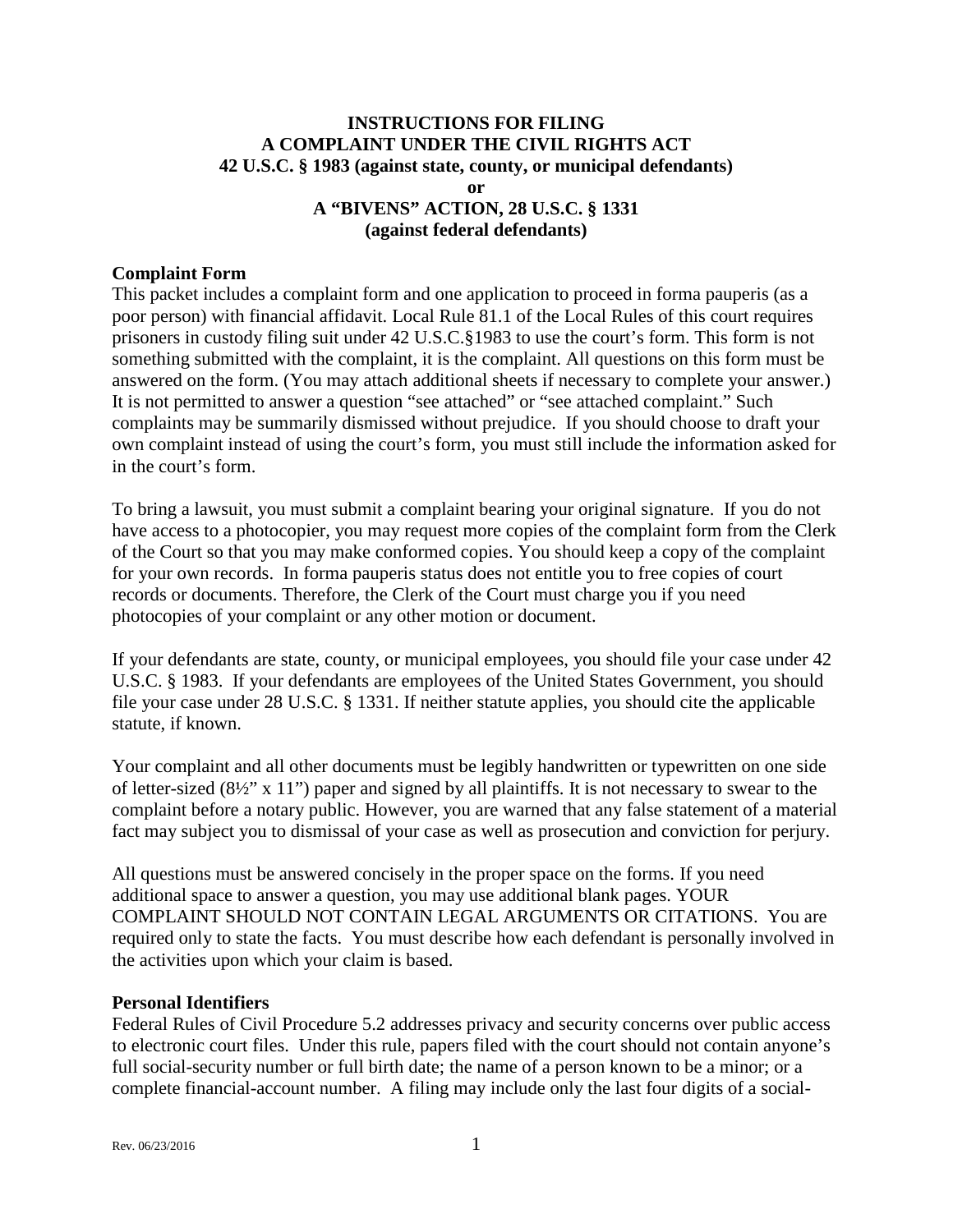security number or taxpayer identification number; the year of someone's birth; a minor's initials; and the last four digits of a financial-account number. Please review the rule for a complete listing and exceptions.

#### **Filing Fee**

The filing fee is \$400. In addition, the United States Marshal may require you to pay the cost of serving the complaint on each of the defendants. If you are unable to pay the filing fee of \$400 and service costs for this action, you must petition the court to allow you to proceed in forma pauperis (that is, without prepaying costs and fees).

The Prison Litigation Reform Act ("PLRA") has changed the process for proceeding in forma pauperis. Even if you are granted leave to proceed in forma pauperis, you will be responsible for paying the full amount of the \$400 fee for filing a complaint or the \$505 fee for filing an appeal in installment payments. The initial installment is 20 percent of the greater of (1) the average monthly deposits (including any state pay and gifts) to your inmate trust fund account or (2) the average monthly balance in your account for the six-month period immediately preceding the filing of your complaint or notice of appeal. The court will calculate the initial installment and inform the institution having custody of you to remit this amount.

After the first installment is paid, you will be required to make monthly payments of 20 percent of the preceding month's income credited to your account. You should not send these monthly payments yourself. The institution having custody of you will forward the payments from your account to the clerk of the court each time the amount in your account exceeds \$10 until the filing fees are paid in full.

If you have no assets or other means to pay the initial installment, you will still be allowed to bring your action or appeal. However, you will be required to pay the entire filing fee in installments as described above as money becomes available in your account.

If a court issues a judgment against you that includes the payment of costs, you will be required to pay these costs and they will be collected in the same manner as your filing fee.

#### **In Forma Pauperis Application**

To file your application to proceed in forma pauperis, you must complete, sign, and attest as true and correct under penalty of perjury the enclosed application and financial affidavit. You must have an authorized officer at the correctional institution complete the certificate as to the amount of money and securities on deposit to your credit in any account in the institution. You must also attach a certified copy showing all transactions in your inmate trust fund account from each institution where you resided for the six-month period immediately preceding the filing of your complaint. If you have been in more than one institution during the past six months, you must attach trust fund accounts from each institution. If there is more than one plaintiff, then each plaintiff must complete a separate in forma pauperis application and attach a copy of his or her trust fund account.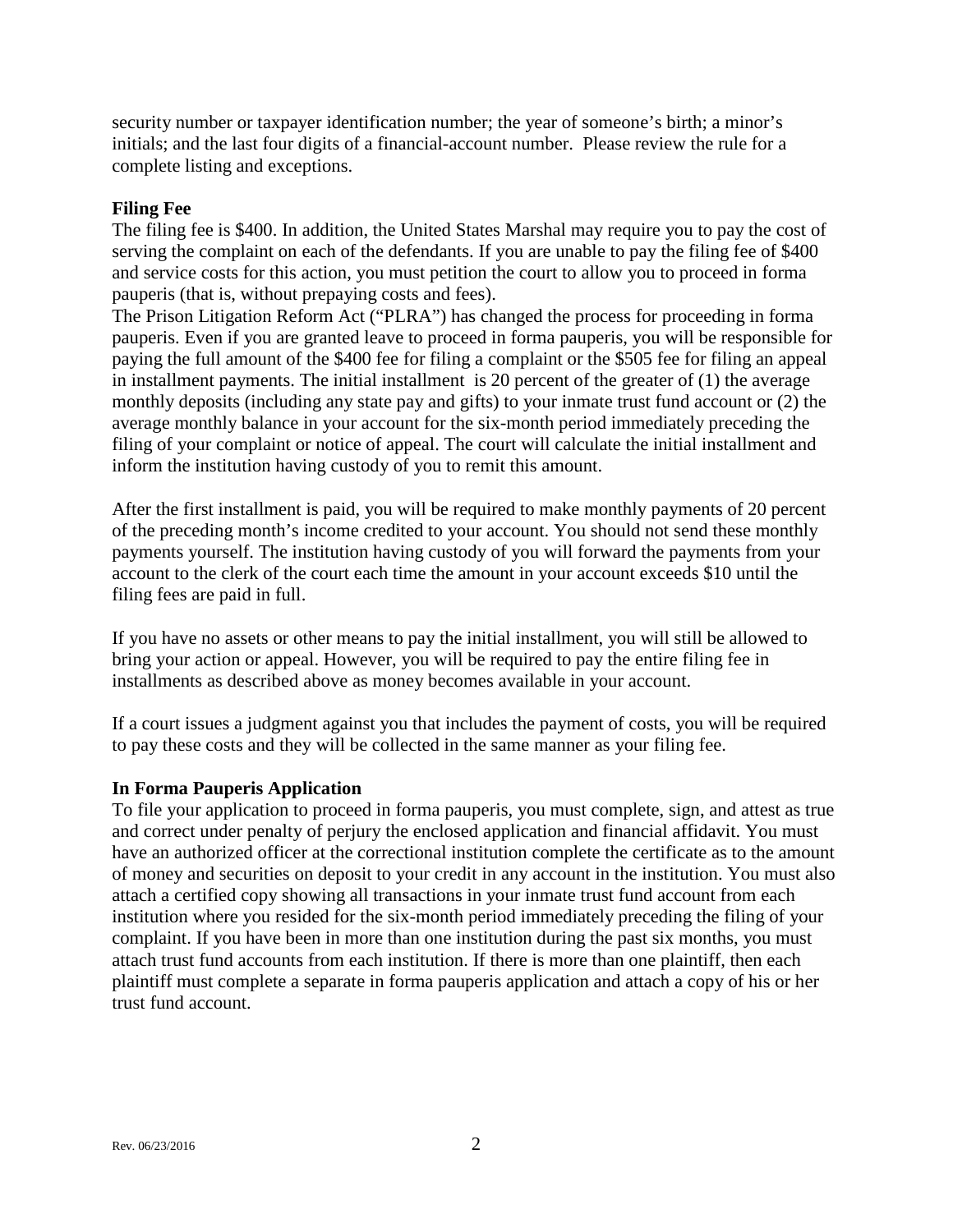#### **Other PLRA Provisions**

You should be aware of several other provisions of the PLRA. (1) "Three Strike" Provision. If you file three cases or appeals that are dismissed as frivolous, malicious, or failing to state a claim, you will be barred from filing any more cases in forma pauperis unless you are in imminent bodily danger. Some common examples of dismissals that will count toward the threestrike limit include, but are not limited to, failure to name a suable and non-immune defendant; failure to allege facts that would indicate a violation of a federal right; dismissal of your action in response to a defendant's motion to dismiss for failure to state a claim upon which relief may be granted; dismissal of an appeal as frivolous or not taken in good faith. Note: If the district court dismisses your case for one of these reasons, that will count as one strike. If you appeal the dismissal and the court of appeals dismisses your appeal, that may count as a second strike. (2) Exhaustion. You are now required to exhaust all your available administrative remedies before bringing an action in federal court. (3) Physical Injury. The law now provides that a prisoner, while confined, may not file a federal claim for mental or emotional injury suffered while in custody without a prior showing of physical injury.

#### **U.S. Marshal's Forms and Summons**

USM 285 forms should be completed and submitted at the time you submit your complaint. Summons will be prepared and issued by the Clerk's office, pursuant to a court order. You must complete a separate USM 285 form for each named defendant, giving the address where the U.S. Marshal can attempt to serve that defendant. No summons will be sent to you. You must provide a completed USM 285 form for each defendant named in your complaint.

#### **Where to File**

Your complaint should be filed in this district only if one or more of the named defendants resides within this district or if the events upon which you base your complaint took place in this district. The following Illinois Correctional Centers are located in the Northern District of Illinois: Stateville, Joliet, Sheridan, and Dixon. A complaint filed in this court against officials at other state prisons may be subject to dismissal or transfer to the proper district. When these forms are properly completed, mail them to Prisoner Correspondent, United States District Court, 219 S. Dearborn Street, Chicago IL 60604. Complaints concerning claims arising at the Dixon Correctional Center should be sent to the Clerk, United States District Court, 327 S. Court Street, Rockford, IL 61101. Always keep the court informed of your address; failure to do so may result in dismissal of your case.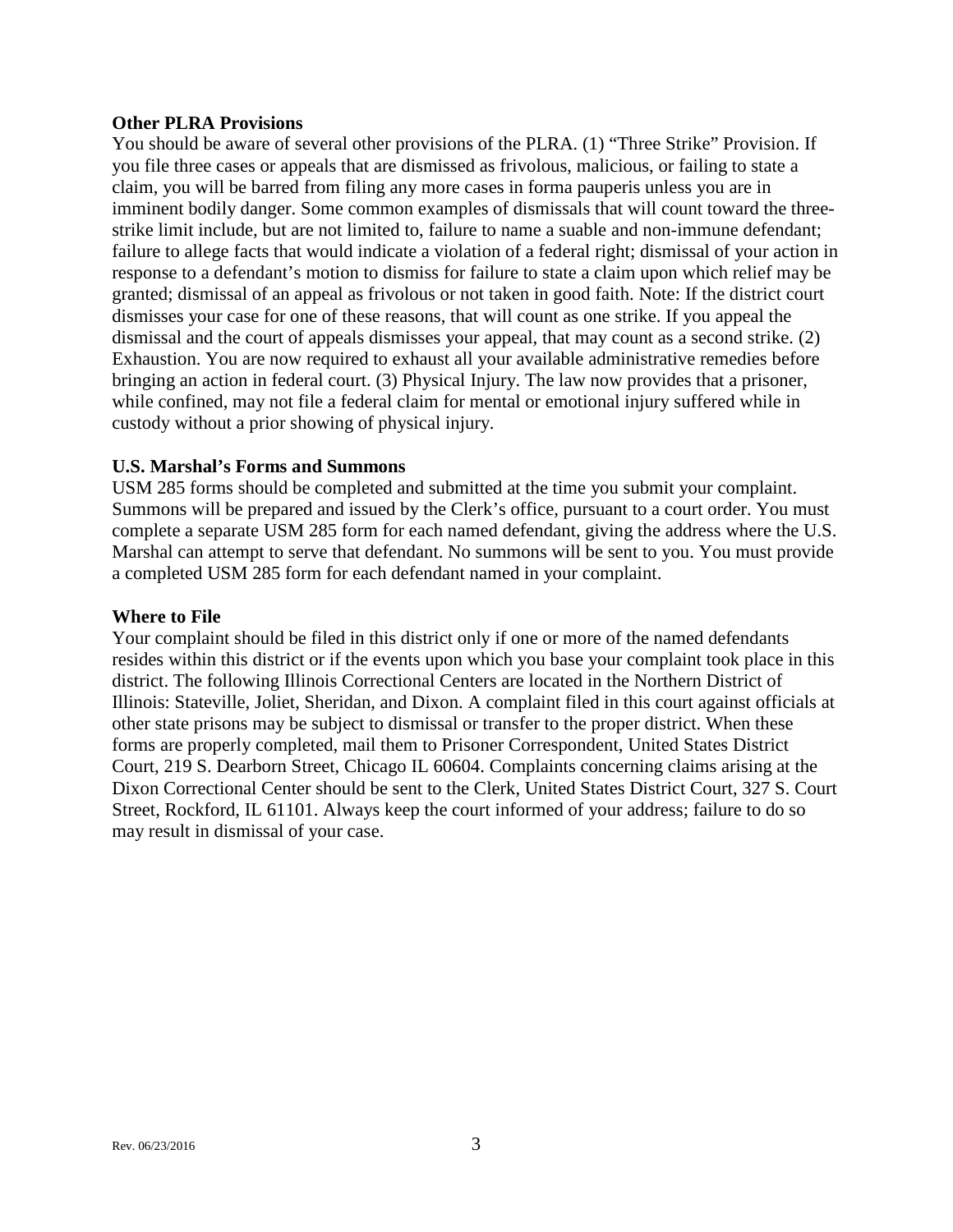## **UNITED STATES DISTRICT COURT NORTHERN DISTRICT OF ILLINOIS**

| (Enter above the full name)<br>of the plaintiff or plaintiffs in<br>this action)                                                |                                                         |  |  |  |
|---------------------------------------------------------------------------------------------------------------------------------|---------------------------------------------------------|--|--|--|
| VS.                                                                                                                             | Case No:<br>(To be supplied by the Clerk of this Court) |  |  |  |
|                                                                                                                                 |                                                         |  |  |  |
|                                                                                                                                 |                                                         |  |  |  |
|                                                                                                                                 |                                                         |  |  |  |
| (Enter above the full name of ALL)<br>defendants in this action. Do not<br>use "et al."                                         |                                                         |  |  |  |
| <b>CHECK ONE ONLY:</b>                                                                                                          |                                                         |  |  |  |
| <b>COMPLAINT UNDER THE CIVIL RIGHTS ACT, TITLE 42 SECTION 1983</b><br><b>U.S. Code</b> (state, county, or municipal defendants) |                                                         |  |  |  |
| <b>COMPLAINT UNDER THE CONSTITUTION ("BIVENS" ACTION), TITLE</b><br>28 SECTION 1331 U.S. Code (federal defendants)              |                                                         |  |  |  |
| <b>OTHER</b> (cite statute, if known)                                                                                           |                                                         |  |  |  |
| BEFORE FILLING OUT THIS COMPLAINT, PLEASE REFER TO "INSTRUCTIONS FOR<br>FILING." FOLLOW THESE INSTRUCTIONS CAREFULLY.           |                                                         |  |  |  |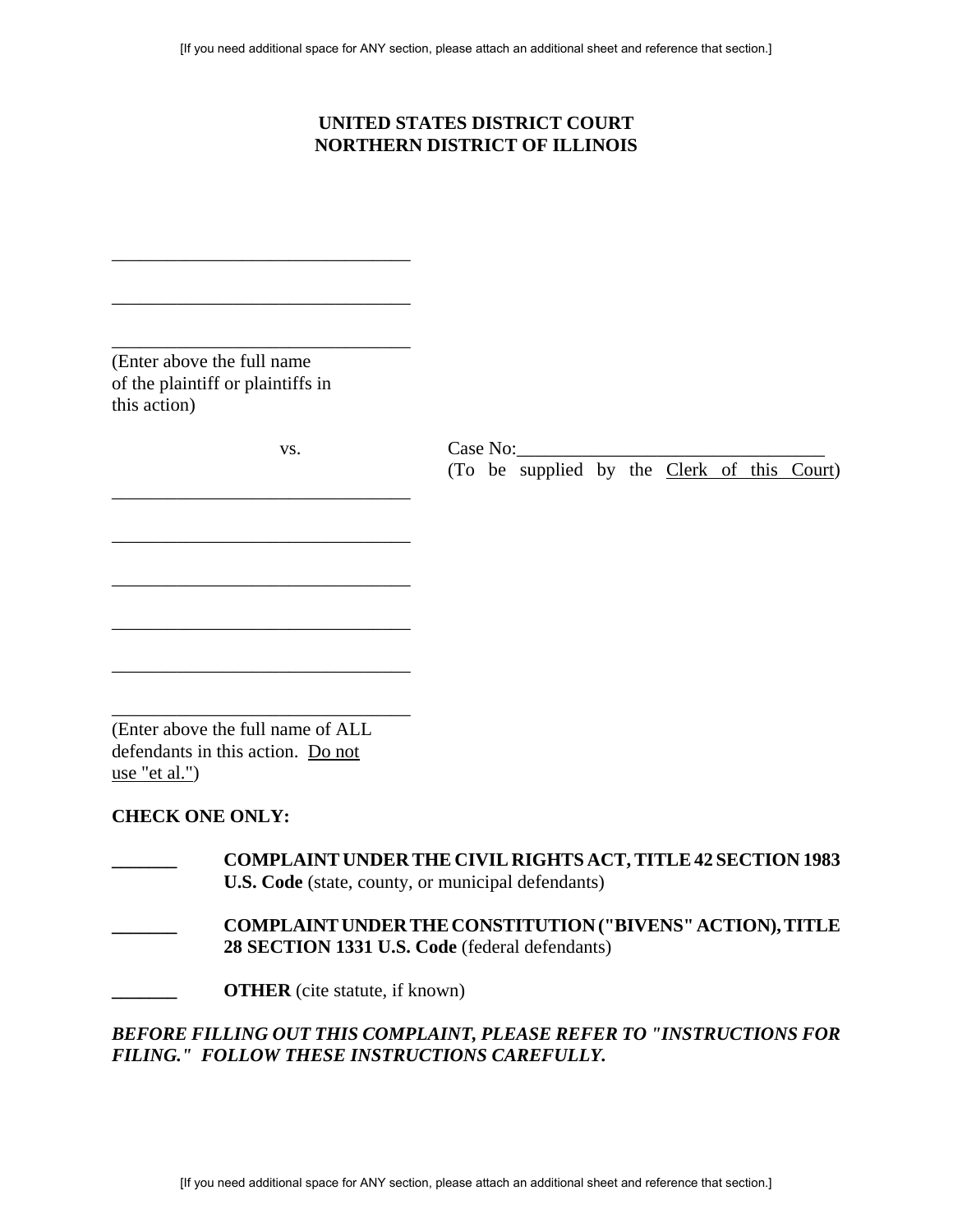#### **I. Plaintiff(s):**

| A.             |                                 |
|----------------|---------------------------------|
|                |                                 |
| C <sub>1</sub> | Prisoner identification number: |
| D.             | Place of present confinement:   |
| Ε.             | Address:                        |

(If there is more than one plaintiff, then each plaintiff must list his or her name, aliases, I.D. number, place of confinement, and current address according to the above format on a separate sheet of paper.)

#### **II. Defendant(s):**

(In **A** below, place the full name of the first defendant in the first blank, his or her official position in the second blank, and his or her place of employment in the third blank. Space for two additional defendants is provided in **B** and **C**.)

| А. | Defendant: |
|----|------------|
|    |            |
|    |            |
| Β. | Defendant: |
|    |            |
|    |            |
| C. | Defendant: |
|    |            |
|    |            |

(If you have more than three defendants, then all additional defendants must be listed according to the above format on a separate sheet of paper.)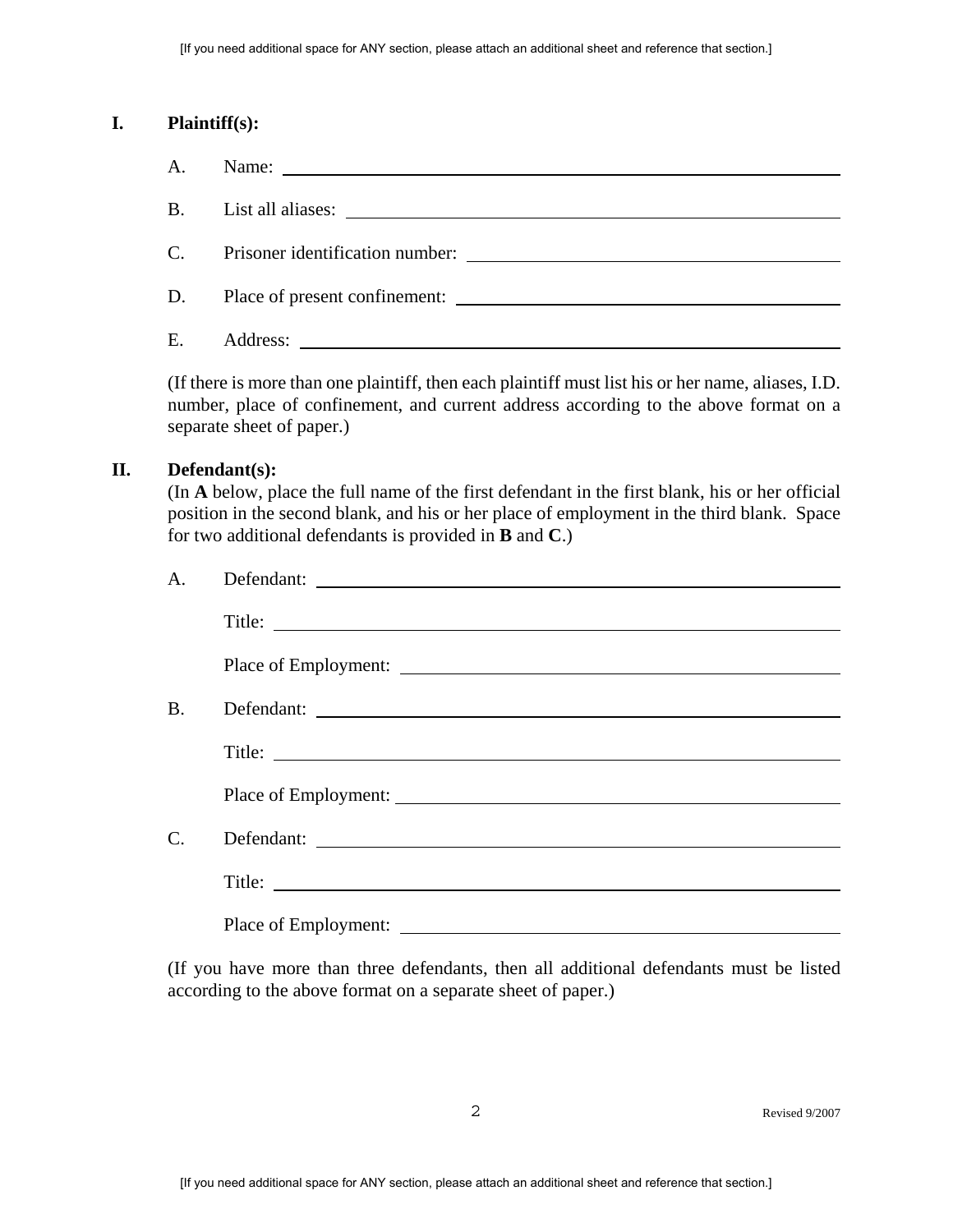## **III. List ALL lawsuits you (and your co-plaintiffs, if any) have filed in any state or federal court in the United States:**

| List all plaintiffs (if you had co-plaintiffs), including any aliases: __________<br>,我们也不会有什么。""我们的人,我们也不会有什么?""我们的人,我们也不会有什么?""我们的人,我们也不会有什么?""我们的人,我们也不会有什么?""我们的人                                                          |
|--------------------------------------------------------------------------------------------------------------------------------------------------------------------------------------------------------------------------------|
|                                                                                                                                                                                                                                |
| Court in which the lawsuit was filed (if federal court, name the district; if state court,                                                                                                                                     |
|                                                                                                                                                                                                                                |
| Basic claim made: 1000 material contract of the material contract of the material contract of the material contract of the material contract of the material contract of the material contract of the material contract of the |
| Disposition of this case (for example: Was the case dismissed? Was it appealed?<br>Is it still pending?): $\qquad \qquad$                                                                                                      |
| Approximate date of disposition:                                                                                                                                                                                               |

**IF YOU HAVE FILED MORE THAN ONE LAWSUIT, THEN YOU MUST DESCRIBE THE ADDITIONAL LAWSUITS ON ANOTHER PIECE OF PAPER, USING THIS SAME FORMAT. REGARDLESS OF HOW MANY CASES YOU HAVE PREVIOUSLY FILED, YOU WILL NOT BE EXCUSED FROM FILLING OUT THIS SECTION COMPLETELY, AND FAILURE TO DO SO MAY RESULT IN DISMISSAL OF YOUR CASE. CO-PLAINTIFFS MUST ALSO LIST ALL CASES THEY HAVE FILED.**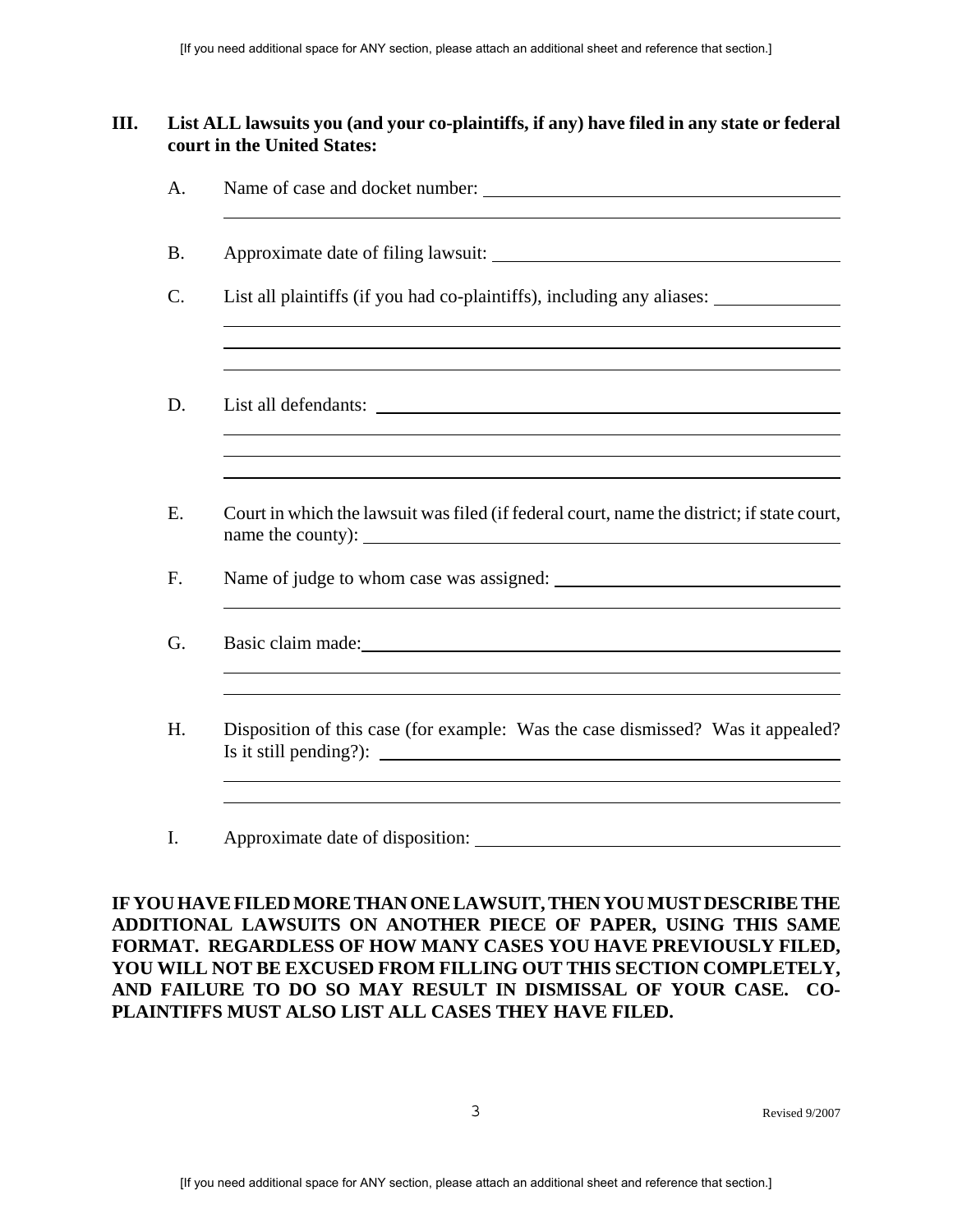#### **IV. Statement of Claim:**

State here as briefly as possible the facts of your case. Describe how each defendant is involved, including names, dates, and places. **Do not give any legal arguments or cite any cases or statutes.** If you intend to allege a number of related claims, number and set forth each claim in a separate paragraph. (Use as much space as you need. Attach extra sheets if necessary.)

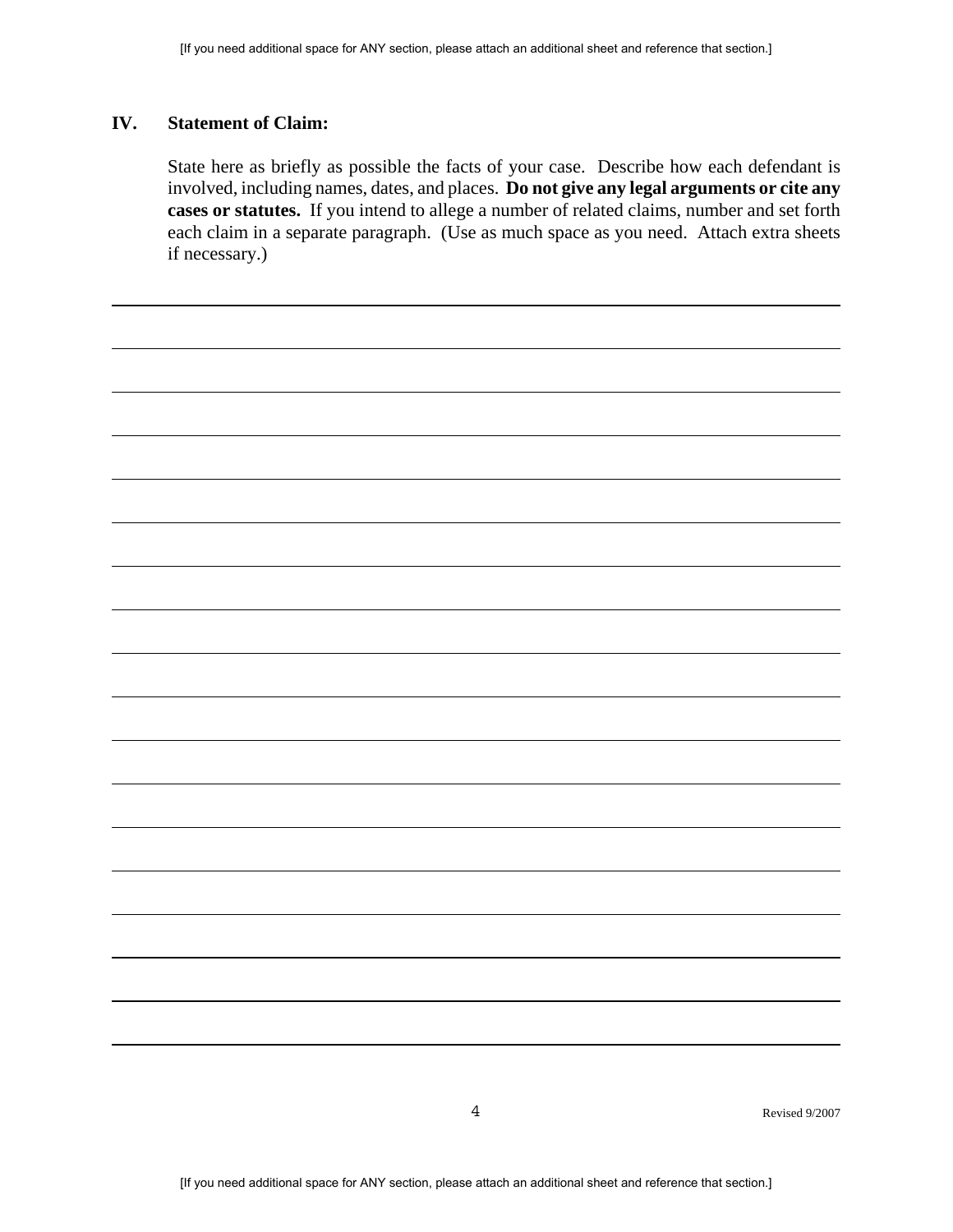|  |  |  | [If you need additional space for ANY section, please attach an additional sheet and reference that section.] |
|--|--|--|---------------------------------------------------------------------------------------------------------------|
|  |  |  |                                                                                                               |

 $\overline{\phantom{0}}$ 

L.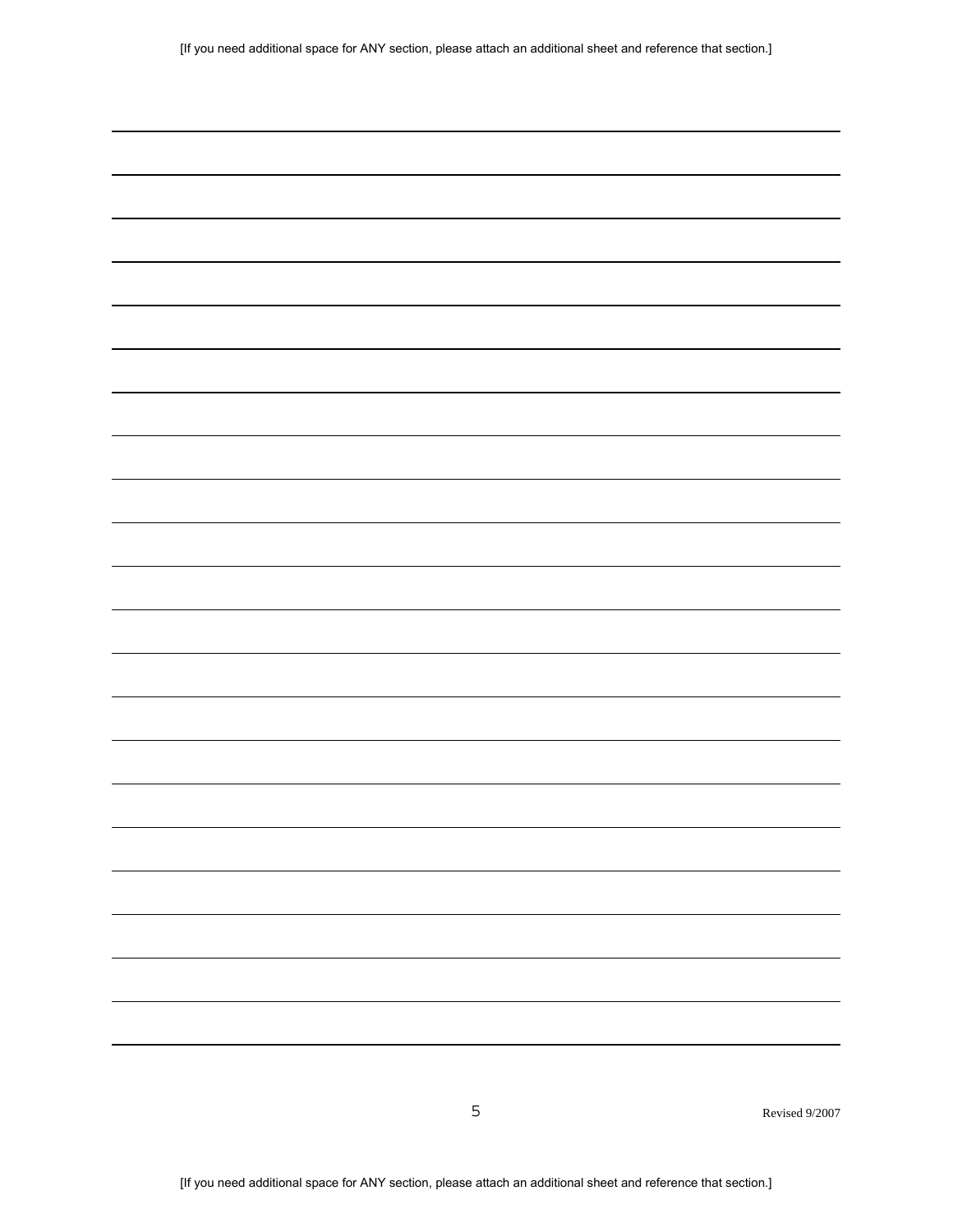#### **V. Relief:**

State briefly exactly what you want the court to do for you. Make no legal arguments. Cite no cases or statutes.

VI. The plaintiff demands that the case be tried by a jury.  $\Box$  YES  $\Box$  NO

#### **CERTIFICATION**

By signing this Complaint, I certify that the facts stated in this Complaint are true to the best of my knowledge, information and belief. I understand that if this certification is not correct, I may be subject to sanctions by the Court.

Signed this  $\_\_\_\_\_\_\$  day of  $\_\_\_\_\_\$  20

(Signature of plaintiff or plaintiffs)

(Print name)

(I.D. Number)

(Address)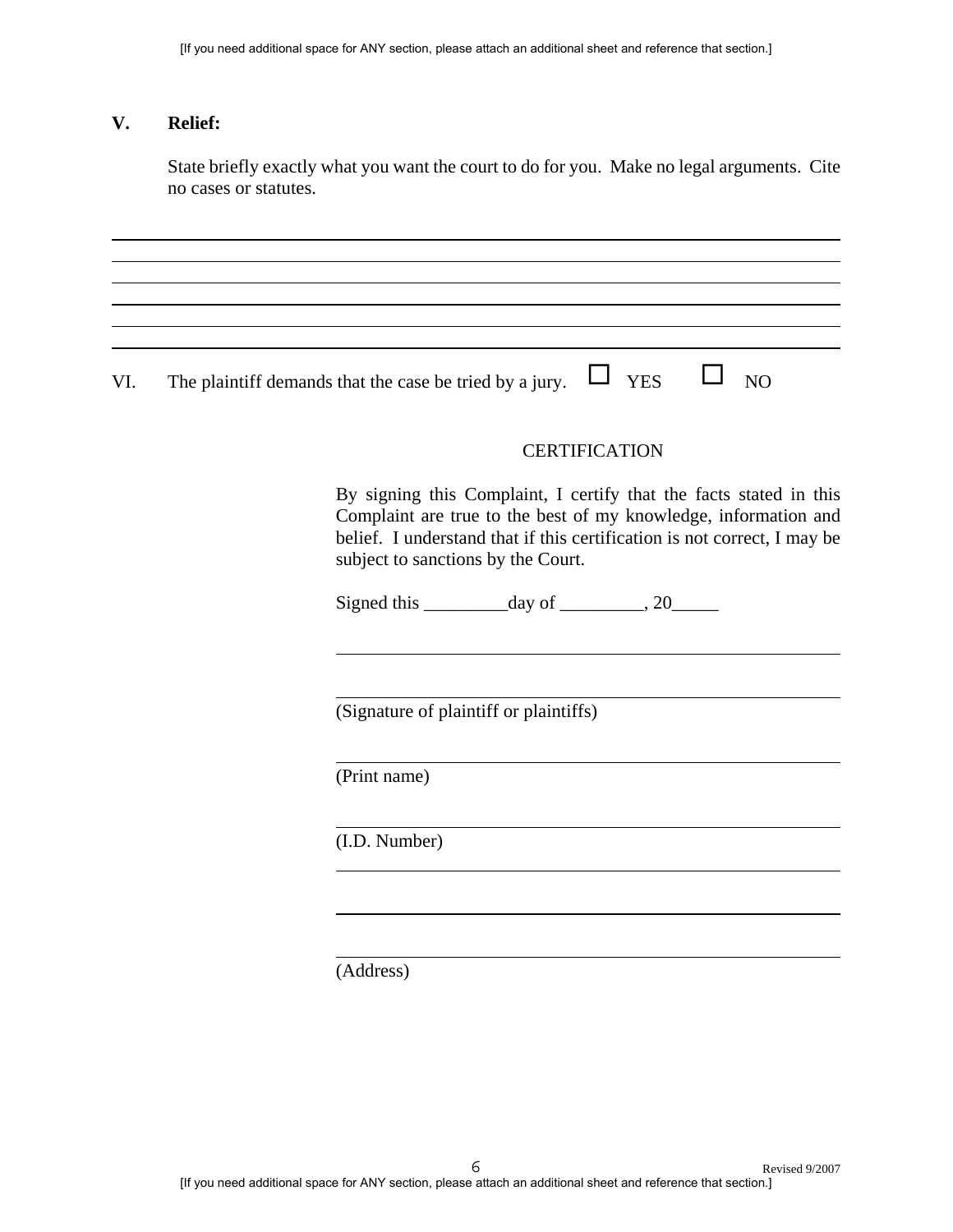# **U.S. District Court for the Northern District Of Illinois Appearance Form for Pro Se Litigants**

Information entered on this form is required for any person filing a case in this court as a pro se party (that is, without an attorney). **Please PRINT legibly.** 

| Case Title:            |                                                                        | Case Number: |                    |
|------------------------|------------------------------------------------------------------------|--------------|--------------------|
|                        | An appearance is hereby filed by the undersigned as a pro se litigant: |              |                    |
| Name:                  |                                                                        |              |                    |
| <b>Street Address:</b> |                                                                        |              |                    |
| City/State/Zip:        |                                                                        |              |                    |
| Phone Number:          |                                                                        |              |                    |
|                        |                                                                        |              |                    |
|                        | Signature                                                              |              | Executed on (date) |

# **REQUEST TO RECEIVE NOTICE THROUGH E-MAIL**

If you check the box below and provide an e-mail address in the space provided, you will receive notice via e-mail. By checking the box and providing an e-mail address, under Federal Rule of Civil Procedure 5(b)2(E) you are waiving your right to receive a paper copy of documents filed electronically in this case. You should not provide an e-mail address if you do not check it frequently.

П I request to be sent notices from the court via e-mail. I understand that by making this request, I am waiving the right to receive a paper copy of any electronically filed document in this case. I understand that if my e-mail address changes I must promptly notify the Court in writing.

**\_\_\_\_\_\_\_\_\_\_\_\_\_\_\_\_\_\_\_\_\_\_\_\_\_\_\_\_\_\_\_\_\_\_\_\_\_\_\_\_\_\_\_\_\_ E-Mail Address (Please PRINT legibly.)**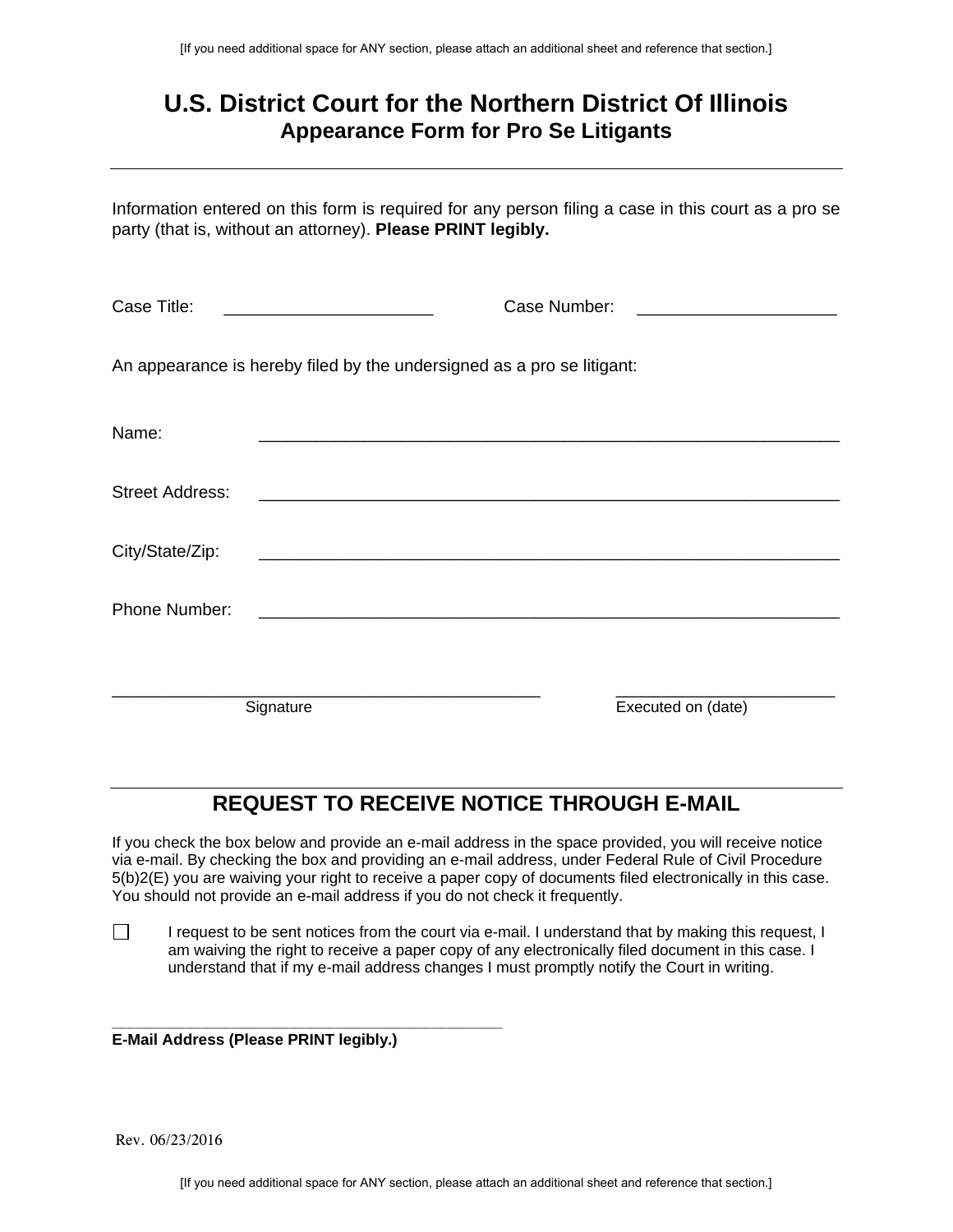## **UNITED STATES DISTRICT COURT NORTHERN DISTRICT OF ILLINOIS**

**\_\_\_\_\_\_\_\_\_\_\_\_\_\_\_\_\_\_\_\_\_\_\_\_\_\_\_\_\_\_\_\_\_\_\_**

**\_\_\_\_\_\_\_\_\_\_\_\_\_\_\_\_\_\_\_\_\_\_\_\_\_\_\_\_\_\_\_\_\_\_\_**

**\_\_\_\_\_\_\_\_\_\_\_\_\_\_\_\_\_\_\_\_\_\_\_\_\_\_\_\_\_\_\_\_\_\_\_**

## (full name of plaintiff or petitioner) **APPLICATION TO PROCEED WITHOUT PREPAYING FEES OR** vs. **COSTS / FINANCIAL AFFIDAVIT (PRISONER CASES)**

Case number: \_\_\_\_\_\_\_\_\_\_\_\_\_\_\_\_\_\_\_

(full name of defendant(s) or respondent(s))

**Instructions:** Please answer every question. Do not leave blanks. If the answer is "0" or "none," say so.

> If you are in custody, you are subject to the Prison Litigation Reform Act ("PLRA"). The PLRA requires all pretrial detainees and prisoners to pay the filing fee. If you cannot pay the full filing fee at this time, you may seek leave to proceed *in forma pauperis*. A pretrial detainee or prisoner who proceeds *in forma pauperis* pays the full filing fee over time, with monthly installments taken from his or her trust fund account.

**Application:** I am the plaintiff / petitioner in this case. I believe that I am entitled to the relief I am

requesting in this case. I am providing the following information under penalty of perjury in support of

my request (check all that apply):

\_\_\_ to proceed *in forma pauperis* (IFP) (without prepaying fees or costs)

\_\_\_ to request an attorney

- 1. *Are you in custody?* \_\_\_ Yes \_\_\_ No ID #\_\_\_\_\_\_\_\_\_\_\_\_\_\_\_\_\_\_\_\_\_\_ Name of jail or prison: \_\_\_\_\_\_\_\_\_\_\_\_\_\_\_\_\_\_\_\_\_\_\_\_\_\_\_\_\_\_\_\_\_\_ Do you receive any payment from this institution? \_\_\_ Yes \_\_\_ No If "Yes," how much per month?  $\frac{1}{2}$
- 2. *Other sources of income / money:* For the past 12 months, list the amount of money that you have received from any of the following sources:

|                                                      | (list the 12-month total for each) |
|------------------------------------------------------|------------------------------------|
| Self-employment, business, or profession:            |                                    |
| Income from interest or dividends:                   |                                    |
| Income from rent payments:                           |                                    |
| Pensions, annuities, or life insurance:              |                                    |
| Disability or worker's compensation:                 |                                    |
| Gifts:                                               |                                    |
| Deposits by others into your jail or prison account: |                                    |
| Unemployment, public assistance, or welfare:         |                                    |
| Settlements or judgments:                            |                                    |
| Any other source of money:                           |                                    |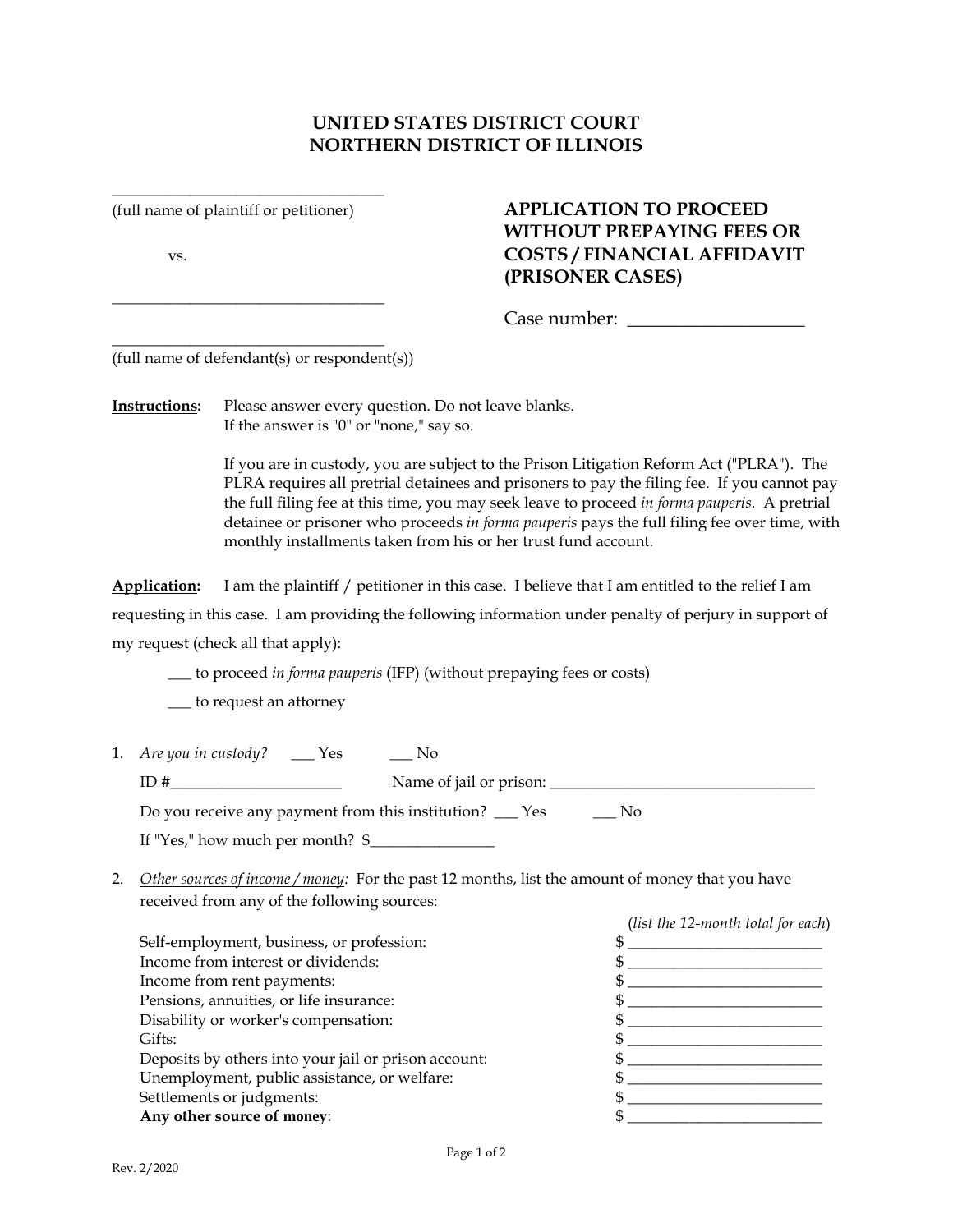- 3. *Cash and bank accounts:* Do you have any money in cash or in a checking or savings  $account?$   $Yes$   $No$  If yes, how much?  $One$
- 4. *Other assets:* Do you have an interest in any real estate (including your home), stocks, bonds, other securities, retirement plans, automobiles, jewelry, or other valuable property (not including ordinary household furnishings and clothing)?  $\qquad \qquad$  Yes  $\qquad \qquad$  No

\_\_\_\_\_\_\_\_\_\_\_\_\_\_\_\_\_\_\_\_\_\_\_\_\_\_\_\_\_\_\_\_\_\_\_\_\_\_\_\_\_\_\_\_\_\_\_\_\_\_\_\_\_\_\_\_\_\_\_\_\_\_\_\_\_\_\_\_\_\_\_\_\_\_\_\_\_\_\_\_\_\_\_\_\_\_\_\_\_ \_\_\_\_\_\_\_\_\_\_\_\_\_\_\_\_\_\_\_\_\_\_\_\_\_\_\_\_\_\_\_\_\_\_\_\_\_\_\_\_\_\_\_\_\_\_\_\_\_\_\_\_\_\_\_\_\_\_\_\_\_\_\_\_\_\_\_\_\_\_\_\_\_\_\_\_\_\_\_\_\_\_\_\_\_\_\_\_\_

If yes, list each item of property and state its approximate value:

5. *Dependents:* Is anyone dependent on you for support?  $\qquad \qquad \text{Yes} \qquad \text{No}$ 

If yes, please list their names (for minor children, use only initials); relationship to you; and how much you and/or your spouse contribute toward their support each month:

\_\_\_\_\_\_\_\_\_\_\_\_\_\_\_\_\_\_\_\_\_\_\_\_\_\_\_\_\_\_\_\_\_\_\_\_\_\_\_\_\_\_\_\_\_\_\_\_\_\_\_\_\_\_\_\_\_\_\_\_\_\_\_\_\_\_\_\_\_\_\_\_\_\_\_\_\_\_\_\_\_\_\_\_\_\_\_\_\_ \_\_\_\_\_\_\_\_\_\_\_\_\_\_\_\_\_\_\_\_\_\_\_\_\_\_\_\_\_\_\_\_\_\_\_\_\_\_\_\_\_\_\_\_\_\_\_\_\_\_\_\_\_\_\_\_\_\_\_\_\_\_\_\_\_\_\_\_\_\_\_\_\_\_\_\_\_\_\_\_\_\_\_\_\_\_\_\_\_

\_\_\_\_\_\_\_\_\_\_\_\_\_\_\_\_\_\_\_\_\_\_\_\_\_\_\_\_\_\_\_\_\_\_\_\_\_\_\_\_\_\_\_\_\_\_\_\_\_\_\_\_\_\_\_\_\_\_\_\_\_\_\_\_\_\_\_\_\_\_\_\_\_\_\_\_\_\_\_\_\_\_\_\_\_\_\_\_\_ \_\_\_\_\_\_\_\_\_\_\_\_\_\_\_\_\_\_\_\_\_\_\_\_\_\_\_\_\_\_\_\_\_\_\_\_\_\_\_\_\_\_\_\_\_\_\_\_\_\_\_\_\_\_\_\_\_\_\_\_\_\_\_\_\_\_\_\_\_\_\_\_\_\_\_\_\_\_\_\_\_\_\_\_\_\_\_\_\_

6. *Debts and financial obligations:* List any amounts you owe to others:

**Declaration***:* I declare under penalty of perjury that all of the information listed above is true and correct. I understand that a false statement may result in dismissal of my claims or other sanctions.

Date: \_\_\_\_\_\_\_\_\_\_\_\_ \_\_\_\_\_\_\_\_\_\_\_\_\_\_\_\_\_\_\_\_\_\_\_\_\_\_\_\_\_\_\_\_\_\_\_\_\_\_\_\_\_\_

*Applicant's signature*

\_\_\_\_\_\_\_\_\_\_\_\_\_\_\_\_\_\_\_\_\_\_\_\_\_\_\_\_\_\_\_\_\_\_\_\_\_\_\_\_\_ *Printed name*

**NOTICE TO PRISONERS:** In addition to the Certificate below, you must attach a print-out from the institution(s) where you have been in custody during the last twelve months showing all receipts, expenditures and balances in your prison or jail trust fund accounts during that period. Because the law requires information as to such accounts covering a full twelve months before you have filed your lawsuit, you must attach a sheet covering transactions in your own account – prepared by each institution where you have been in custody during that twelve-month period. You must also have the Certificate below completed by an authorized officer at each institution.

#### **CERTIFICATE (Incarcerated applicants only) (To be completed by the institution of incarceration)**

|                                                                                                       | I certify that the applicant named above,                                    | ID# | , has the sum                 |
|-------------------------------------------------------------------------------------------------------|------------------------------------------------------------------------------|-----|-------------------------------|
| of \$                                                                                                 | on account to his/her credit at                                              |     | (name of institution). I also |
| certify that during the past twelve months, the applicant's average monthly deposit was $\frac{1}{2}$ |                                                                              |     |                               |
|                                                                                                       | (Add all deposits from all sources and then divide by the number of months.) |     |                               |

Date: \_\_\_\_\_\_\_\_\_\_\_\_ \_\_\_\_\_\_\_\_\_\_\_\_\_\_\_\_\_\_\_\_\_\_\_\_\_\_\_\_\_\_\_\_\_\_\_\_\_\_\_\_\_\_

 *Signature of authorized officer*

\_\_\_\_\_\_\_\_\_\_\_\_\_\_\_\_\_\_\_\_\_\_\_\_\_\_\_\_\_\_\_\_\_\_\_\_\_\_\_\_\_ *Printed name*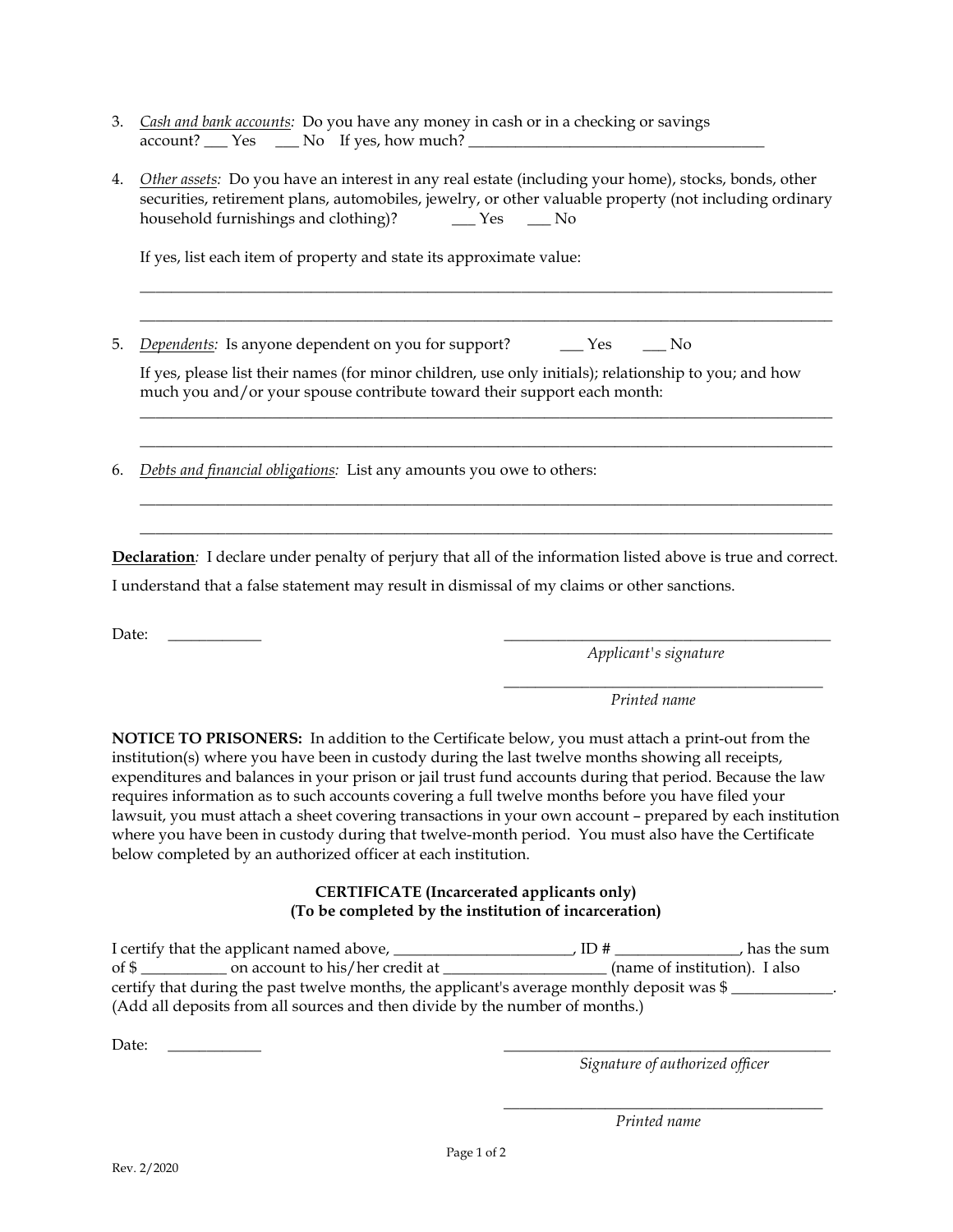## **UNITED STATES DISTRICT COURT NORTHERN DISTRICT OF ILLINOIS**

| Plaintiff(s) |              |
|--------------|--------------|
|              | Case Number: |
| v.           |              |
|              | Judge:       |
| Defendant(s) |              |

### **MOTION FOR ATTORNEY REPRESENTATION (NOTE: Failure to complete all items may result in the denial of this motion. )**

- 1. I, \_\_\_\_\_\_\_\_\_\_\_\_\_\_\_\_\_\_\_\_\_\_\_\_\_\_\_\_\_\_\_\_\_\_\_\_, declare that I am the (check appropriate box)  $\Box$  plaintiff  $\Box$  defendant in this case and that I am unable to afford the services of an attorney. I hereby ask the Court for an attorney to represent me in this case.
- 2. I declare that I have contacted the following attorneys/organizations seeking representation: **(NOTE: This item must be completed.)**

but I have been unable to find an attorney because:

3. I declare that (check all that apply):

*(Now:)*

□ I *am not* currently represented by an attorney requested by the Court in any federal criminal or civil case.

OR

□ I *am* currently represented by an attorney requested by the Court in a federal criminal or civil case. The case is described on the back of this page.

*(Earlier:)* 

□ *I have not* previously been represented by an attorney requested by the Court in any federal criminal or civil case.

OR

- □ *I have* previously been represented by an attorney requested by the Court in a federal criminal or civil case. The case is described on the back of this page.
- 4. I declare that (check ·one):
	- I have attached an original Application for Leave to Proceed *In Forma Pauperis* detailing my financial status.

Rev. 06/23/2016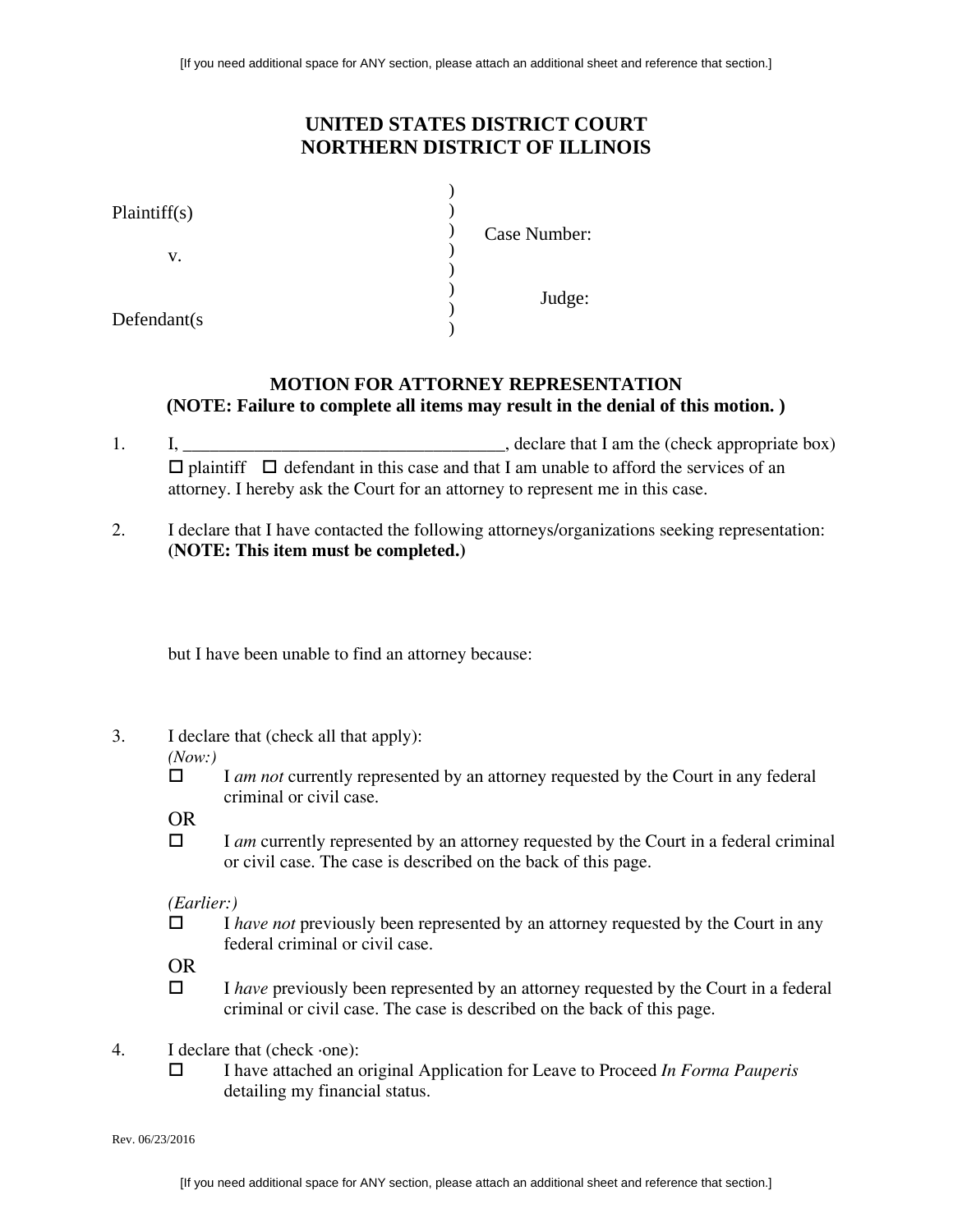|    | □      | I have previously filed an Application for Leave to Proceed In Forma Pauperis in this<br>case, and it is still true and correct.                                                                                                                           |                                                                                                                                                      |                                       |
|----|--------|------------------------------------------------------------------------------------------------------------------------------------------------------------------------------------------------------------------------------------------------------------|------------------------------------------------------------------------------------------------------------------------------------------------------|---------------------------------------|
|    | $\Box$ | I have previously filed an Application for Leave to Proceed In Forma Pauperis in this<br>case. However, my financial status has changed and I have attached an Amended<br>Application to Proceed In Forma Pauperis to reflect my current financial status. |                                                                                                                                                      |                                       |
| 5. | □      | I declare that my highest level of education is (check one):                                                                                                                                                                                               |                                                                                                                                                      |                                       |
|    |        | Grammar school<br>Some college<br>⊔                                                                                                                                                                                                                        | Some high school<br>$\Box$ College graduate                                                                                                          | High school graduate<br>Post-graduate |
| 6. | □      |                                                                                                                                                                                                                                                            | I declare that my ability to speak, write, and/or read English is limited because<br>English is not my primary language. (Check only if applicable.) |                                       |
| 7. | п      | I declare that this form and/or other documents in this case were prepared with the<br>help of an attorney from the U.S. District Court Pro Se Assistance Program. (Check<br>only if applicable.)                                                          |                                                                                                                                                      |                                       |
| 8. | □      |                                                                                                                                                                                                                                                            | I declare under penalty of perjury that the foregoing is true and correct.                                                                           |                                       |
|    |        |                                                                                                                                                                                                                                                            |                                                                                                                                                      |                                       |

Signature of Movant Street Address

Date City, State, Zip

\_\_\_\_\_\_\_\_\_\_\_\_\_\_\_\_\_\_\_\_\_\_\_\_\_\_\_\_\_ \_\_\_\_\_\_\_\_\_\_\_\_\_\_\_\_\_\_\_\_\_\_\_\_\_\_\_\_\_\_\_\_\_\_\_\_\_\_\_\_\_\_\_

Other cases in which an attorney requested by this Court has represented me:

|                                                                                  | Case No.: |
|----------------------------------------------------------------------------------|-----------|
|                                                                                  |           |
| The appointment was limited to settlement assistance: $\square$ Yes $\square$ No |           |
|                                                                                  |           |
|                                                                                  |           |
| The appointment was limited to settlement assistance: $\square$ Yes $\square$ No |           |
|                                                                                  |           |
|                                                                                  |           |
| The appointment was limited to settlement assistance: $\square$ Yes $\square$ No |           |

Rev. 06/23/2016